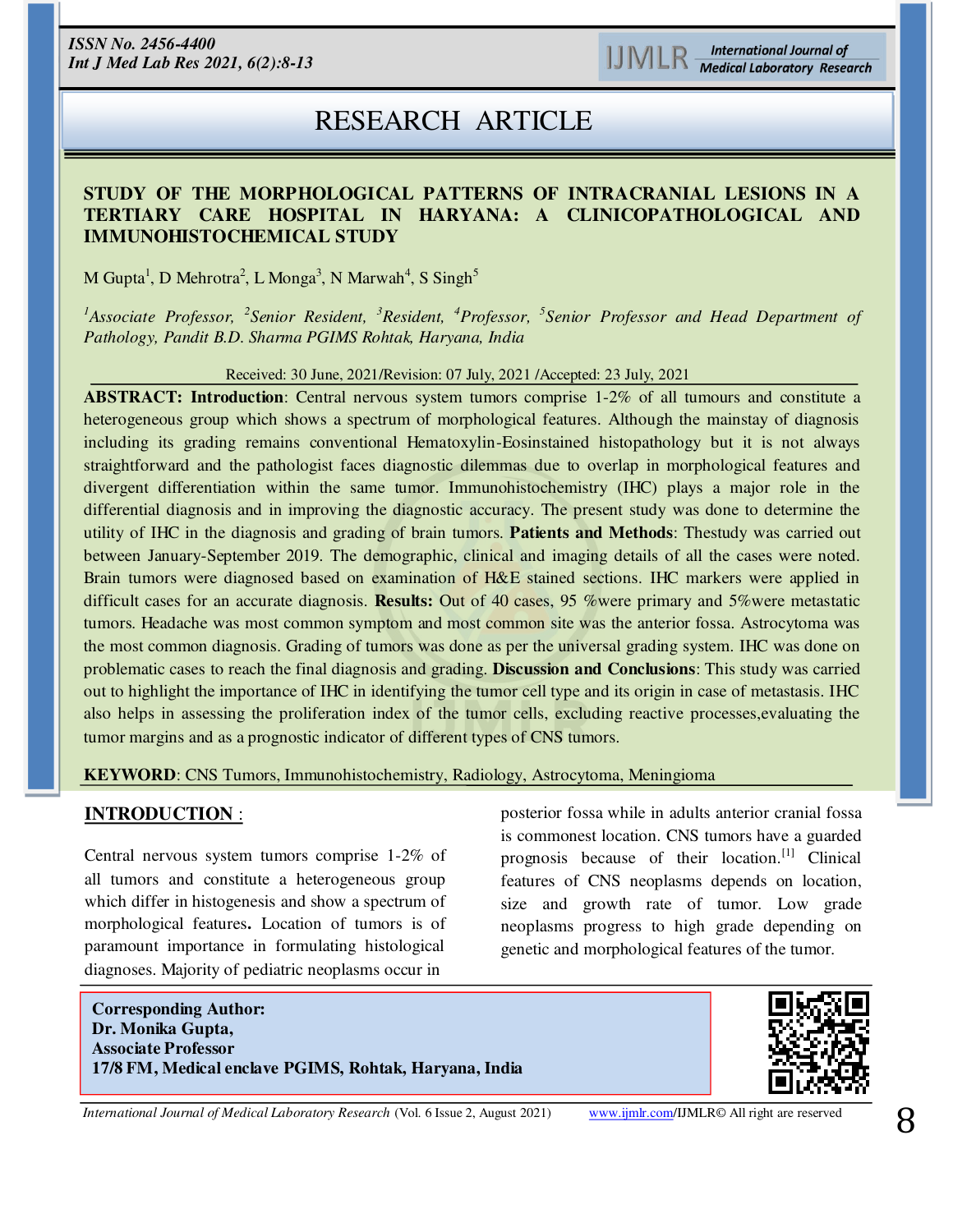Immunohistochemistry (IHC) plays a crucial supplementary role in resolving diagnostic dilemmas in the routine practice of neurosurgical pathology. The principle of IHC was known since 1930s, but first IHC study was reported in1942.FITC- labelled antibodies were used to identify pneumococcal antigen in infected tissue. IHC is based on localizing specific antigens in tissues or cells which are recognize by means of specific antibodies. Once Ag-Ab binding occurs, it can be visualized either by light microscopy or by ultraviolet light (if florescent antibodies are used).<sup>[2,3]</sup>Common methods applied in IHC are avidin-biotin method and peroxidase antiperoxidase immune complex method.Glial fibrillary acidic protein (GFAP) is a member of class III of intermediate filament proteins and is expressed mainly in neuroglia including astrocytes and ependymal cells. Positive staining for GFAP can firmly establish the astrocytic origin and differentiation of a CNS neoplasm.

The present study aimed to provide morphological patterns with clinicopathological spectrum of intracranial lesions in a tertiary care hospital in Rohtak, Haryana, India and to determine the utility of IHC in the diagnosis of brain tumors.

# **PATIENTS AND METHODS:**

The study was conducted over a period of 9 months from January to September 2019 in the Department of Pathology, Pandit B.D. Sharma PGIMS, Rohtak, Haryana. A total of 40 cases of intracranial lesions were included and morphological patterns along with IHC were evaluated. Only histopathological proven cases of intracranial tumours with total or gross total excision were included in study while cases diagnosed on stereotactic biopsy, inadequate biopsy specimen, hematoma and bony lesions of skull were excluded from the study. A serial number was assigned to each one to ensure the confidentiality. Ethical approval for this study was obtained from the institutional ethics committee.

# 

The tissue was fixed in 10% formalin for histopathological examination. Then paraffinembedded blocks were made in the usual manner and thin sections of 5 microns were cut using a microtome. Sections were stained by hematoxylin & eosin stains and histological andimmunohistochemical analysis was performed to diagnose and classify the various brain tumors according to the World Health Organization classification (2016). IHC was performed on problematic cases where the final diagnosis could not be reached on H&E stained sections alone. Using 3μm thick sections on Poly-l-lysin coated slides, antigen retrieval was done using decloaking chamber in citrate buffer at PH 6. Selected markers from a panel including glial fibrillary acidic protein (GFAP), epithelial membrane antigen (EMA), vimentin(VIM), Progesterone receptor (PR), Neuron specific enolase(NSE), cytokeratin (CK), synaptophysin, Ki-67, thyroid transcription factor-1, (TTF-1) and P63 were used for antigen detection by standard avidin biotin kit.

# **RESULTS:**

In the current study, a total of 40 CNS tumors were studied. Tumors were classified after H& E staining of slides. Astrocytoma (grade II and III) formed the major group, constituting about 40 % of all the tumors, followed by Glioblastoma multiforme (17.5%), Meningioma (12.5%) and Ependymoma (7.5%). (Table 1)(Figure 1,2,3,4)



**Figure 1: Anaplastic Astrocytoma A) MRI showing left temporal lobe space occupying lesion, B) H& E Section shows pleomorphic astrocytic cells, C) On IHC- tumor cells are positive for GFAP**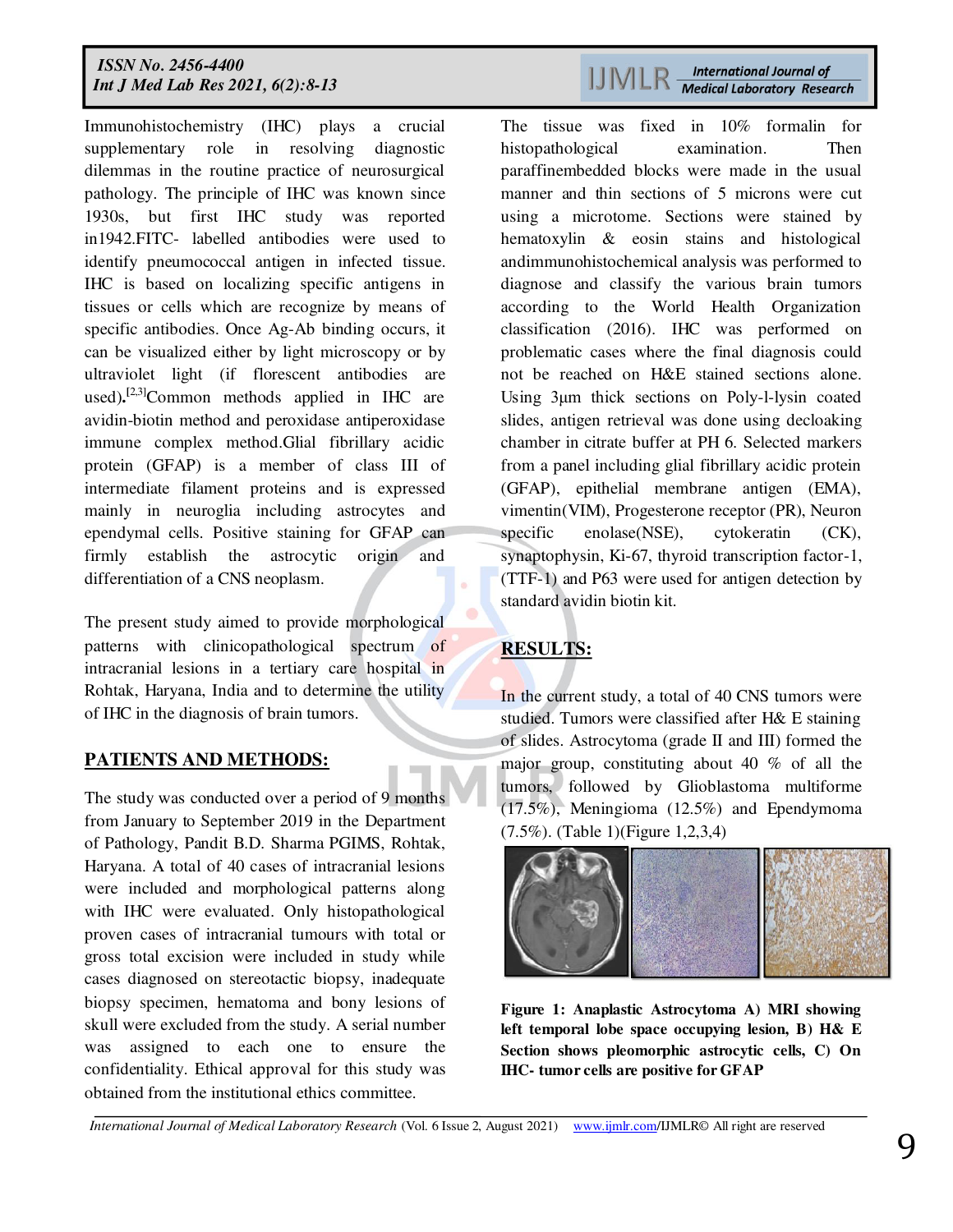**Figure 2: Glioblastoma multiforme A) MRI showing bilateral Fronto-parietal lobe space occupying lesion. B) H& E Section shows pleomorphic astrocytic cells and serpentine necrosis. C) On IHC- tumor cells are positive for GFAP** 



**Figure 3: Meningioma A)MRI showing Frontoparietal space occupying lesion B) H& E Section shows tumours cells in whorls and sheets C) On IHC : Tumor cells negative for GFAP D)On IHC: Tumor cells positive for Vimentin** 



**Figure 4: Ependymoma- A) MRI showing space occupying lesion in cerebellar vermis. B) H& E Section shows perivascular pseudorosettes. On IHC positive for C) CD31 around vessel wall. D) GFAP E) EMA F) CD99 G) S100** 

**International Journal of IJMLR Medical Laboratory Research** 



**Figure 5: Metastasis- A) MRI showing space occupying lesion in Parietal lobe, B) H& E Section shows metastatic tumour deposits. On IHC C) GFAP positive in brain tissue D) CK positive E) P 63positive F) TTF-1 negative** 

CNS tumors were classified as primary and secondary (metastatic) which constitute 95% (38/40) and 5% (2/40) respectively in our study (Figure 5).Out of a total of 40 cases, 25 were males, with Male: Female ratio being 1.6:1. (Table 1) Majority of cases were in the  $3<sup>rd</sup>$  decade of life. (Table 2). The most common location of these CNS tumors was Frontal lobe i.e. 15  $(37.5\%)$  out of 40 cases. (Table 3) Headache was the most common presenting symptom in 26 (65 %) of cases, followed by vomiting, visual disturbances and gait disorders in 4(10%) of cases in each category. (Table 4) Out of 40 cases, 12 cases were referred to IHC section for confirmation of morphological patterns identified on H & E sections details of which are shown in Table 5.

| <b>Histopathological Pattern</b> | Male | Female |
|----------------------------------|------|--------|
| Astrocytoma                      |      | h      |
| Oligodendroglioma                |      |        |
| Ependymoma                       |      |        |
| Medulloblastoma                  |      |        |
| Meningioma                       |      |        |
| <b>Glioblastoma Multiforme</b>   | h    |        |
| <b>Choroid Plexus Papilloma</b>  |      |        |
| <b>Metastatic Tumours</b>        |      |        |
| Total                            | 25   |        |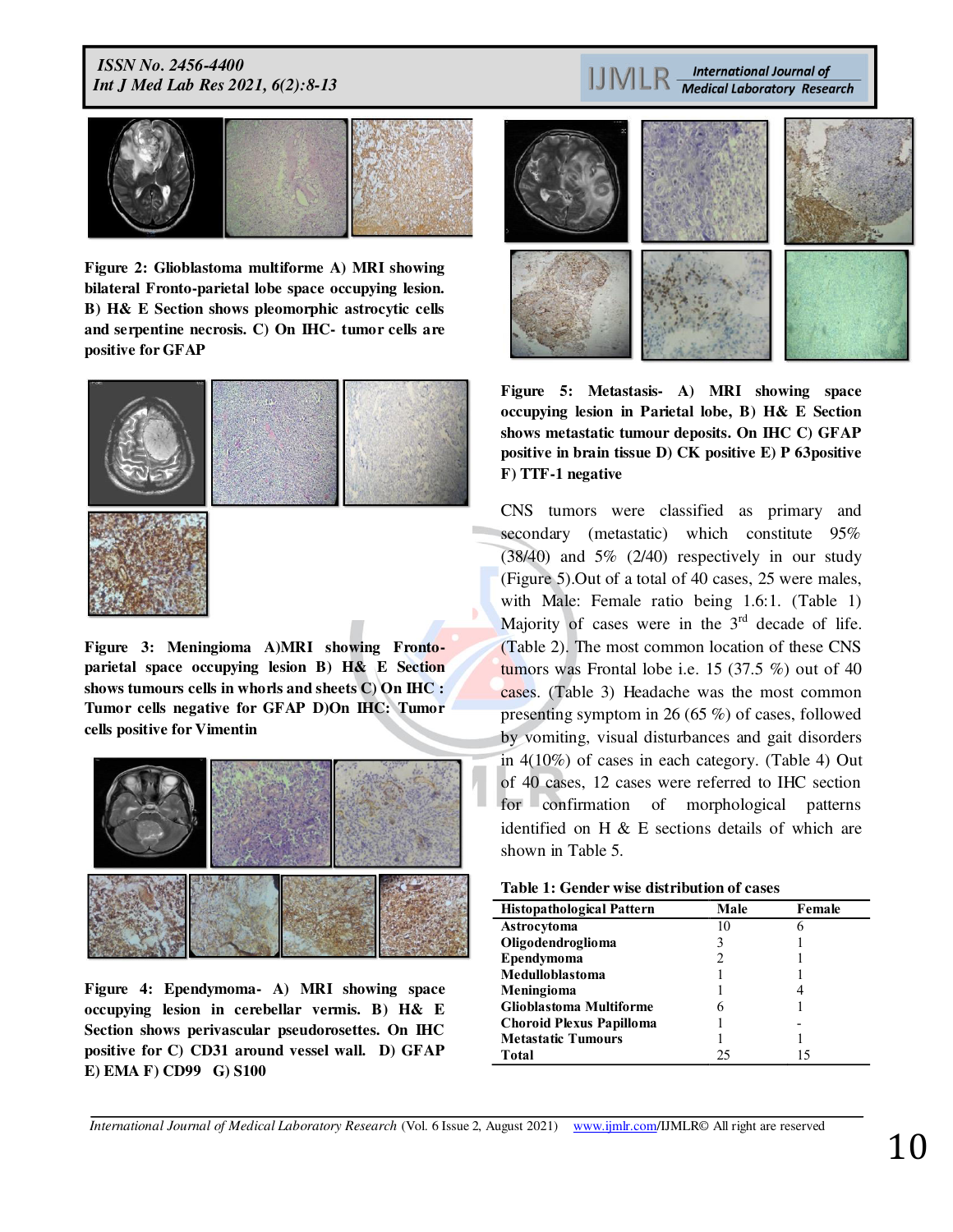| <b>IJMLR</b> |  | <b>International Journal of</b> |  |  |                                   |  |  |
|--------------|--|---------------------------------|--|--|-----------------------------------|--|--|
|              |  |                                 |  |  | <b>Medical Laboratory Researc</b> |  |  |

| Table 2: Age-wise distribution of cases |  |  |  |  |  |
|-----------------------------------------|--|--|--|--|--|
|-----------------------------------------|--|--|--|--|--|

| Tuble 2: 1150 which distribution of capes |              |                |                |    |                |               |    |    |
|-------------------------------------------|--------------|----------------|----------------|----|----------------|---------------|----|----|
| Histopathologic                           | $\mathbf{0}$ | 11             | 21             | 31 | 41             | 51            | 61 | 71 |
| al Pattern                                |              |                |                |    |                |               |    |    |
|                                           | 0            | 20             | 30             | 40 | 50             | 60            | 70 | 80 |
| Astrocytoma                               |              | $\mathfrak{D}$ | 5              | 4  | 3              |               |    |    |
| Oligodendroglio                           |              |                | $\overline{2}$ |    | 1              | 1             |    |    |
| ma                                        |              |                |                |    |                |               |    |    |
| <b>Ependymoma</b>                         | 1            |                | 1              | 1  |                |               |    |    |
| Medulloblastom                            |              | 1              |                |    |                |               |    |    |
| a                                         |              |                |                |    |                |               |    |    |
| Meningioma                                | 1            |                |                |    |                |               | 1  | 1  |
| <b>Glioblastoma</b>                       |              |                | $\mathfrak{D}$ | 1  | $\mathfrak{D}$ | $\mathcal{D}$ |    |    |
| Multiforme                                |              |                |                |    |                |               |    |    |
| <b>Choroid Plexus</b>                     |              |                |                |    |                |               |    |    |
| Papilloma                                 |              |                |                |    |                |               |    |    |
| <b>Metastatic</b>                         |              |                |                |    |                |               | 2  |    |
| <b>Tumours</b>                            |              |                |                |    |                |               |    |    |
| Total                                     |              | 3              | 11             | 6  |                | 5             | 3  | 1  |

**Table 3: Site wise distribution of cases** 

| <b>Site</b>            | <b>Number of Cases</b> | Percentage (%) |
|------------------------|------------------------|----------------|
| Frontal                | 15                     | 37.5%          |
| <b>Temporal</b>        |                        | 17.5%          |
| Parietal               |                        | 20%            |
| <b>Posterior fossa</b> |                        | 10%            |
| Intraventicular        |                        | 10%            |
| <b>Thalamus</b>        |                        | $5\%$          |
| Total                  | 40                     | 100%           |

**Table 4: Clinical features** 

| <b>Clinical Features</b>  | <b>Number of cases</b> | Percentage% |
|---------------------------|------------------------|-------------|
| Headache                  | 26                     | 65%         |
| Vomiting                  |                        | 10%         |
| <b>Visual disturbance</b> |                        | 10%         |
| Gait disorder             |                        | 10%         |
| Seizure                   |                        | 5%          |

**Table 5: IHC markers on 12/40 cases of intracranial space occupying lesion** 

| Histologic<br>al types          | GF<br>AP | VI<br>М | E<br>M<br>A | P<br>R | N<br>S<br>E | S<br>Y<br>N | C<br>K | TТ<br>F1 | P<br>6<br>3 |
|---------------------------------|----------|---------|-------------|--------|-------------|-------------|--------|----------|-------------|
| <b>Astrocyto</b><br>ma $(5/16)$ | $^{+}$   |         |             |        |             |             |        |          |             |
| Ependydo<br>ma(2/3)             | $^+$     | $^{+}$  | $^{+}$      |        |             |             |        |          |             |
| Medullob<br>lastoma<br>(1/1)    |          | $^+$    |             |        | $^{+}$      | $^{+}$      |        |          |             |
| Meningio<br>ma(2/5)             |          | $^{+}$  | $^{+}$      | $^{+}$ |             |             |        |          |             |
| Metastasi<br>s(2/2)             |          |         |             |        |             |             | $^{+}$ |          | $\pm$       |

We analyzed 40 cases of CNS tumors which share various clinical and histopathological features published in the literature. Maximum number of cases were observed in 31-50 years of age while Madabhushi<sup>[4]</sup> observed peak incidence in  $4<sup>th</sup>$  decade and Mondal  $^{[5]}$  observed peak in  $5<sup>th</sup>$  decade. Males were more in our study and this corroborates with the existing literature of Bhati<sup>[6]</sup>and Desai <sup>[7]</sup> who also reported the male preponderance in their studies.Majority of the tumors were located in the frontal lobe (37.5 %) followed by temporal lobe and parietal lobe (12.5%). Similar results were shown in other studies done by Andrews<sup>[8]</sup> and Torres<sup>[9]</sup>.

Astrocytoma was the most common CNS tumors(57.5 %) in our study, out which  $43.4\%$ (10/23) were WHO Grade II,26.0% (6/23) Grade III and30.4% (7/23)Grade IV (Glioblastoma Multiforme). Grading of gliomas are important as it predicts the survival, prognosis and treatment plan of the patient. Mondal<sup>[5]</sup>, Bhati<sup>[6]</sup>, and Anadure $\left[10\right]$ also reported similar incidence of various grades of astrocytoma in their studies while  $Arval<sup>[11]</sup>$ reported a higher incidence of Grade IV astrocytoma in his study. He stated that late presentation of his patients to the hospital could be the possible cause.

The second most common type of primary CNS tumour in our study was meningioma (12.5%), followed by oligodendroglioma (10%) and ependymoma (7.5%). There were two cases of medulloblastoma (5%) and one case of choroid plexus papilloma (2.5%). Two cases (5%) diagnosed as metastatic deposits from squamous and adenocarcinoma. The findings were comparable with Bhati<sup>[6]</sup>, Aryal<sup>[11]</sup> and Pradhan<sup>[12]</sup>while Ghanghoria<sup>[13]</sup>reported meningioma as the most common tumour followed by astrocytoma.

Out of 40 cases, 12 cases were referred to IHC section which helped in making final diagnosis by corroborating the morphology and IHC findings.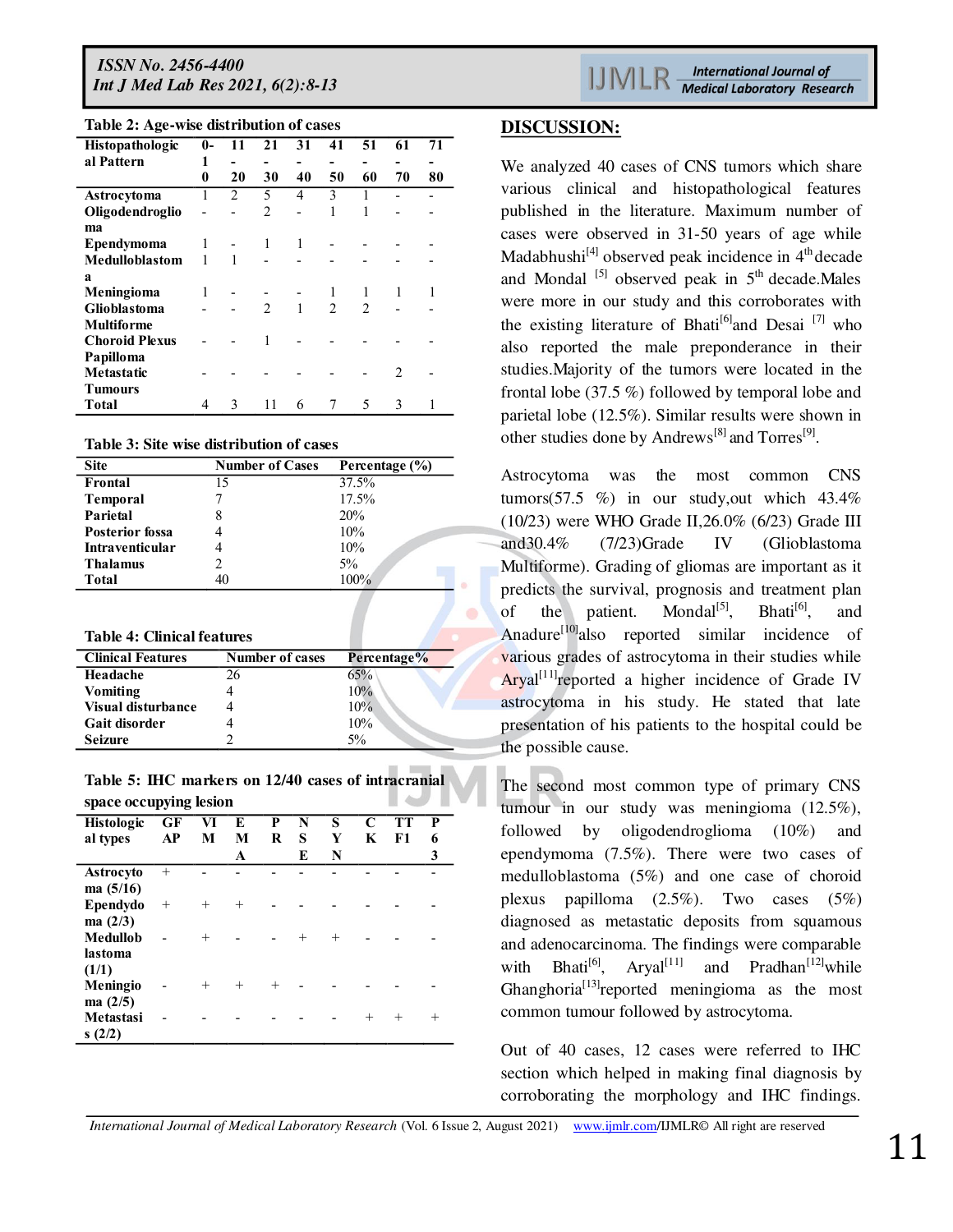GFAP is done for confirmation of glial differentiation while Ki 67 was used for grading of astrocytoma. Most of our cases were WHO grade II. Ependymoma were positive for GFAP, Vimentin and EMA while medulloblastoma were positive for Vimentin, NSE and synaptophysin. Meningiomas were positive for vimentin EMA and PR.

In the present study two cases of brain metastasis were reported with a frequency of 5%. These cases were negative for GFAP but positive for CK and TTF1 and P63 each. On further investigations of primary site, one case was metastasized from adenocarcinoma lung and another case metastasized from squamous cell carcinoma. Metastatic nodules are usually sharply circumscribed with pushing margins and reflect the histology of the donor lesions.

The diagnosis of intracranial space occupying lesion is sometimes difficult morphologically due to small size specimen, non-availability of complete clinical and radiological findings. In these cases, IHC helps in establishing the origin of the tumour as emphasized in our study. However, there are certain limitations of our study like small sample size and lack of follow up of these patients.

# **CONCLUSIONS :**

The present work shows that histopathologic examination is the gold standard in the diagnosis and grading of majority of brain tumors, but IHC plays an important role in identifying the tumor cell type and its origin in case of metastasis, in assessing the proliferation index of the tumor cells, in excluding reactive processes, in evaluating tumor margins and as a prognostic indicator. Clinical, radiological, and morphological correlation is mandatory for accurate interpretation of any study on immunohistochemistry.

#### **REFERENCES:**

- [1] Yeole BB. Trends in the Brain Cancer Incidence in India. Asian Pac J Cancer Prev. Apr-Jun 2008;9,2:267-70.
- [2] Coons AH, Creech HJ, Jones RN. Immunological properties of an antibody containing a fluorescent group. Proc SocExpBiol Med. 1941;47,2:20
- [3] Ramos-Vara JA. Technical aspects of immunohistochemistry. Vet Pathol 2005;42,4;405-26.
- [4] Madabhushi V, Venkata RI, Garikaparthi S, Kakarala SV, Duttaluru SS. Role of immunohistochemistry in diagnosis of brain tumors: A single institutional experience. J NTR Univ Health Sci. 2015; 4,2: 103-11.
- [5] Mondal S, Pradhan R, Pal S, Biswas B, Banerjee A, Bhattacharyaya D. Clinicopathological pattern of brain tumors: A 3-year study in a tertiary care hospital in India. Clin Cancer Investig J. 2016; 5,5: 437- 40.
- [6] Bhati S, Mittal A, Mehta J. Role of Immunohistochemistry in diagnosis and grading of brain tumours. JMSCR. 2018;6,3:1138-46.
- [7] Desai RI, Soni NS, Desai IM, Rajput K. Retrospective study of CNS tumors in tertiary care Hospital. Int J Cur Res Rev.2017;9,2:1-4.
- [8] Andrews NB, Ramesh R, Odjidja T. A preliminary survey of central nervous system tumors in Tema, Ghana. West Afr J Med. 2003; 22,2:167-72.
- [9] Torres LF, Almeida R, Avila S, Alessi S, Freitas R. Brain tumours in South Brazil: a retrospective study of 438 cases. ArqNeuropsiquiatr. 1990 ; 48,3: 279-85.
- [10] Anadure HN, Ravindra RS, Karnappa AS. Morphological patterns of intracranial; lesions in a tertiary care hospital in north Karnataka: A cliicopathological and immunohistochemical study. Journal of